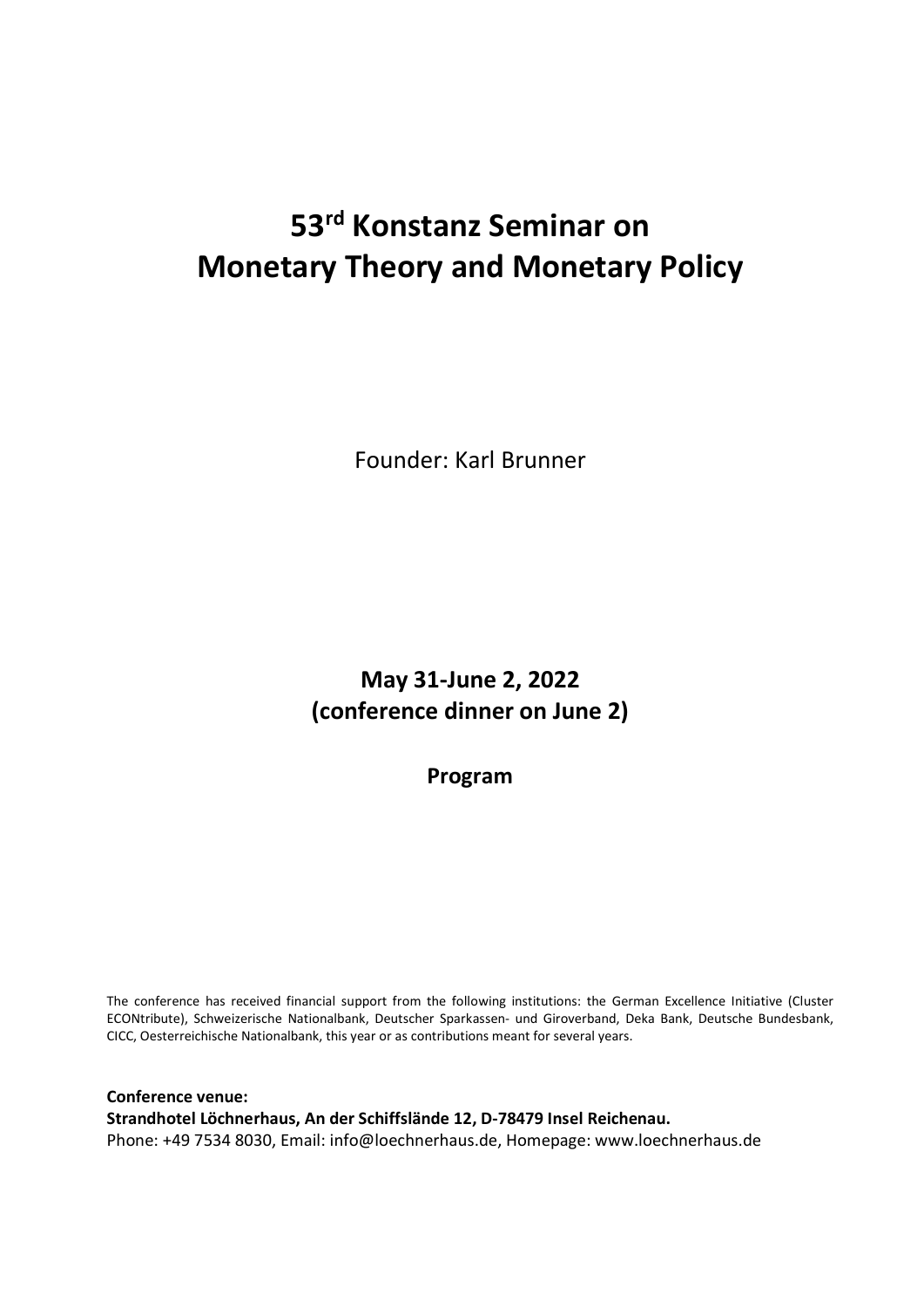## Tuesday, May 31<sup>st</sup>

Each paper is allocated 75 minutes: 30 min. presenter, 15 min. discussant, 30 min. general discussion. The conference, travel restrictions permitting, will be held on-site only.

| <b>Early Evening Session:</b> | $18:00 - 19:15$                                                                                                                                                                                     |
|-------------------------------|-----------------------------------------------------------------------------------------------------------------------------------------------------------------------------------------------------|
| Paper                         | Alaïs Martin-Baillon, Sciences Po<br>Should monetary policy care about redistribution? Optimal fiscal<br>and monetary policy with heterogeneous agents<br>(with François Le Grand and Xavier Ragot) |
| Discussant                    | <b>Anna Rogantini Picco</b> (Riksbank)                                                                                                                                                              |
| Dinner:                       | 20:00 (Strandhotel Löchnerhaus)                                                                                                                                                                     |

## Wednesday, June 1st

| <b>Morning Session:</b> | $9:00 - 11:45$                                                                                                                                                                |
|-------------------------|-------------------------------------------------------------------------------------------------------------------------------------------------------------------------------|
| Paper                   | Galo Nuño, Banco de España<br>Firm Heterogeneity, Capital Misallocation and<br><b>Optimal Monetary Policy</b><br>(with Beatriz Gonzalez, Dominik Thaler, and Silvia Albrizio) |
| <b>Discussant</b>       | Agnieszka Markiewicz (Erasmus U Rotterdam)                                                                                                                                    |
| <b>Coffee</b>           | $10:15 - 10:30$                                                                                                                                                               |
| Paper                   | <b>Stephie Fried, ASU and San Francisco Fed</b><br>Understanding the Inequality and Welfare Impacts of<br>Carbon Tax Policies<br>(with Kevin Novan and William B. Peterman)   |
| Discussant              | <b>Simon Fuchs</b> (Federal Reserve Bank of Atlanta)                                                                                                                          |
| Lunch:                  | 12:30 - 14:00 (Strandhotel Löchnerhaus)                                                                                                                                       |
| Break afterwards.       |                                                                                                                                                                               |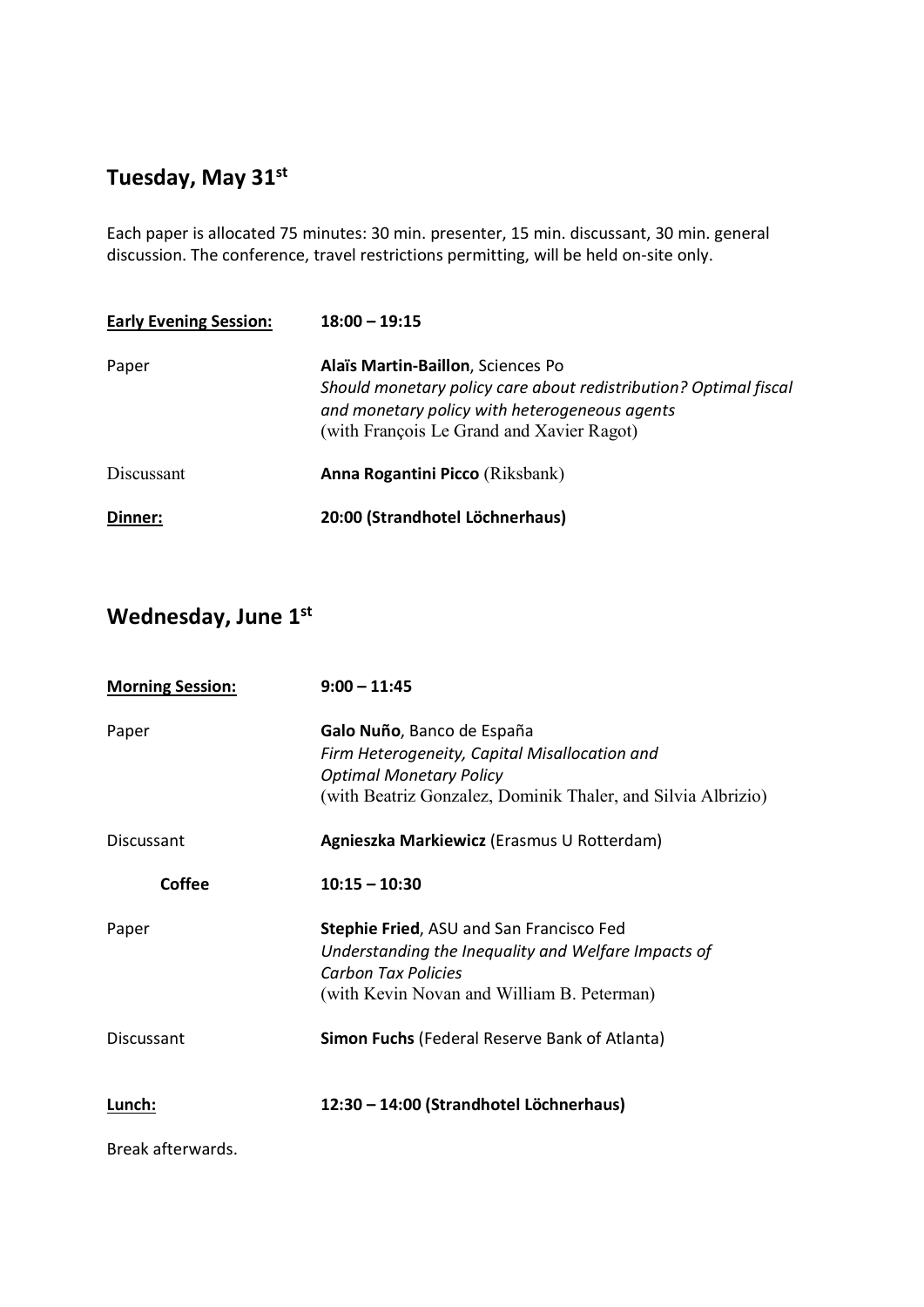| <b>Late Afternoon Session:</b> | $16:45 - 19:30$                                                                                                                                                                |
|--------------------------------|--------------------------------------------------------------------------------------------------------------------------------------------------------------------------------|
| Paper                          | Kjetil Storesletten, U Minnesota<br>Business Cycles During Structural Change: Arthur Lewis' Theory<br>from a Neoclassical Perspective<br>(with Bo Zhao and Fabrizio Zilibotti) |
| Discussant                     | <b>Gregor Boehl (University of Bonn)</b>                                                                                                                                       |
| <b>Break</b>                   | $18:00 - 18:15$                                                                                                                                                                |
| Paper                          | Harris Dellas, U Bern<br>Public Debt as Private Liquidity: Optimal Policy<br>(with George-Marios Angeletos and Fabrice Collard)                                                |
| <b>Discussant</b>              | <b>Dmitriy Sergeyev (Bocconi)</b>                                                                                                                                              |
| Dinner:                        | 20:00 (Strandhotel Löchnerhaus)                                                                                                                                                |

## Thursday, June 2nd

| <b>Morning Session:</b> | $9:00 - 11:45$                                                                                                             |
|-------------------------|----------------------------------------------------------------------------------------------------------------------------|
| Paper                   | Gauti Eggertsson, Brown<br>The Aging Hypothesis<br>(with Neil R. Mehrothra)                                                |
| Discussant              | Guido Ascari, De Nederlandsche Bank and U Padova                                                                           |
| Coffee                  | $10:15 - 10:30$                                                                                                            |
| Paper                   | Salome Baslandze, Federal Reserve Bank of Atlanta<br>Entrepreneurship through Employee Mobility, Innovation, and<br>Growth |
| Discussant              | Pau Roldan, Banco de España                                                                                                |
| Lunch:                  | 12:30 - 14:00 (Strandhotel Löchnerhaus)                                                                                    |
|                         |                                                                                                                            |

Break afterwards.